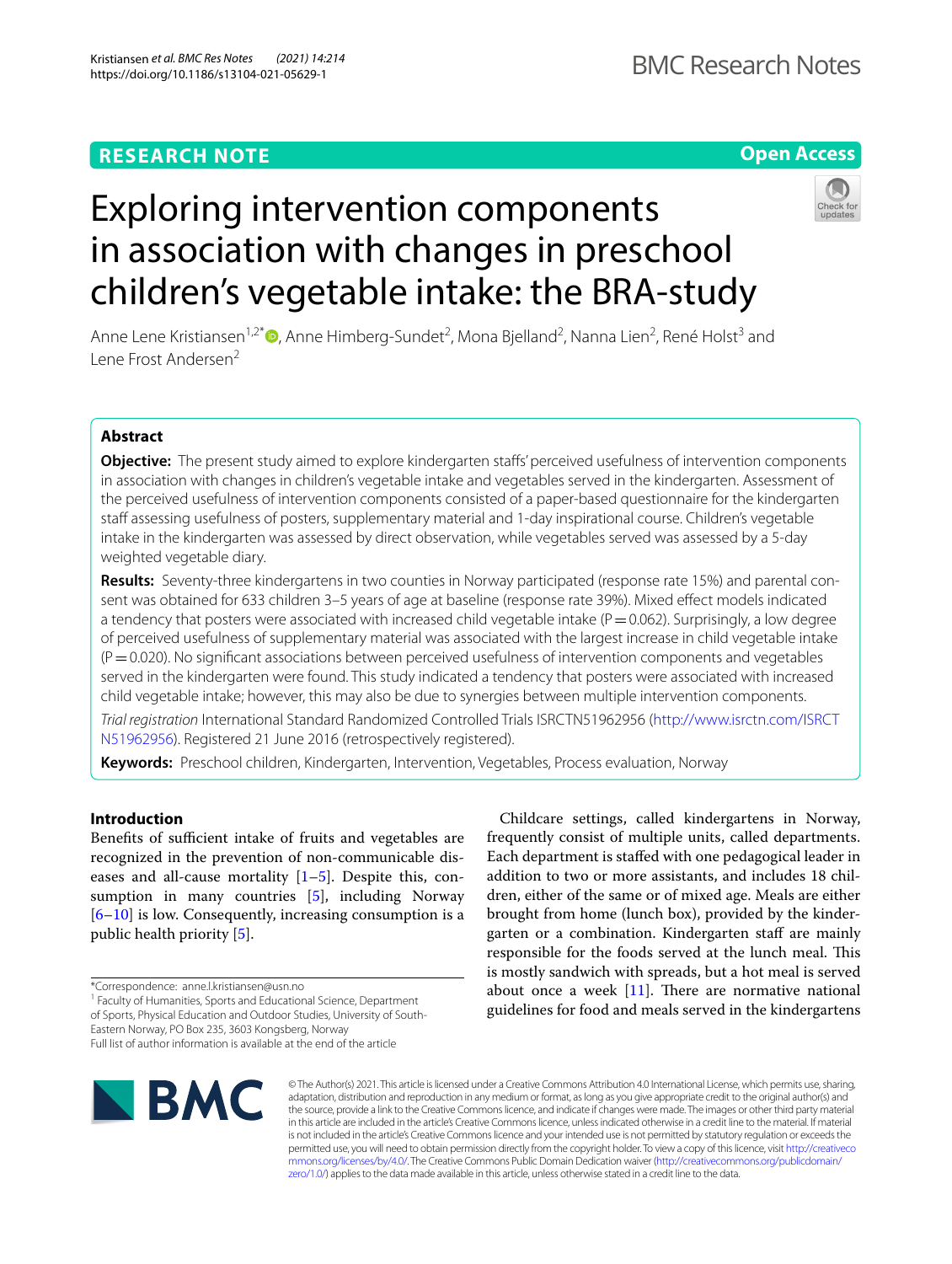[[12\]](#page-5-5) and they specify that vegetables and fruit/berries should be included in all meals.

Several interventions have been conducted to understand how to increase vegetable intake in early childhood [[13–](#page-5-6)[15](#page-5-7)]. Results indicate that multicomponent interventions are more successful in increasing vegetable con-sumption compared to single exposure strategies [\[13](#page-5-6)]. Still, knowledge on how to successfully increase vegetable intake is limited. Process evaluations are essential to assist in understanding why or why not an intervention was successful [[16–](#page-5-8)[18](#page-5-9)]. Further, it is increasingly recognized that acceptability is an important part of successful implementation [[19](#page-5-10)]. Previous research among schoolchildren has indicated that vegetable intake was higher among those who valued the intervention the most [\[20](#page-5-11), [21\]](#page-5-12). We hypothesized that perceived usefulness could be considered as a marker of acceptability of the intervention components. The present study therefore aimed to explore the association between kindergarten stafs' perceived usefulness of the intervention components and changes in children's vegetable intake and vegetables served in the kindergarten, from baseline to follow-up 1.

#### **Main text**

# **Materials and methods**

Study design and subjects have been published elsewhere [[22,](#page-5-13) [23](#page-5-14)]. Briefy, overall aim of the BRA-study was to improve vegetable intake (primary outcome) among preschool children through changing the food environment and food-related practices in kindergarten and home (secondary outcomes). Child consumption of vegetables and vegetables served in the kindergarten were assessed with regards to frequency, variety and amount of vegetables served and consumed.

Children born in 2010–2011, attending public or private kindergartens in the counties of Vestfold and Buskerud, Norway were included. All regular kindergartens  $(n=479)$  in the counties were invited. Seventy-three kindergartens participated (response rate 15.2%) and parental consent was obtained for 633 children (response rate 38.8%). This study was conducted according to the guidelines laid down in the Declaration of Helsinki, and the Norwegian Center for Research Data approved all procedures involving human subjects.

The intervention and its components have been published elsewhere [\[24,](#page-5-15) [25\]](#page-5-16). Briefy, the intervention components to the kindergartens consisted of a 1-day inspirational course (kitchen practice and theory) in addition to resources like aprons, a vegetable memory game, a hand blender, booklets, posters and brochures. The intervention components were related to the four determinants: availability, accessibility, encouragement and role modelling. The intervention focused on changing these determinants, as implemented in the intervention components. The implementation of the intervention was delivered by the kindergarten staff to the children during the daily meals and additional pedagogical activities [[24](#page-5-15), [25\]](#page-5-16). The kindergartens were encouraged to change their practices according to their own action plans using the provided training and resources. Posters were for example made to remind staf to serve vegetables (availability, accessibility) and promote (role model, encourage) vegetable intake by the children.

## *Data collection*

There were  $313$  (49%) children in the intervention group, representing 37 kindergartens and 70 departments. The no-intervention control group continued as normal for the duration of the study and participated only by providing data for the efect analysis.

The research team conducted direct observations to assess children's vegetable intake at two meals (lunch and an afternoon snack meal) in 1 day in the kindergarten. A 5-day weighted vegetable diary was completed by the kindergarten staff to assess amount of vegetables served in the kindergarten. Data was collected at baseline (spring 2015) and at follow-up 1 (spring 2016) and a description of methods are provided elsewhere [[22,](#page-5-13) [23](#page-5-14)]. By completing all data collections, kindergartens received a gift card of 2000 NOK (Approx. 223 EUR).

In January 2016, process evaluation was conducted in the intervention group, both in kindergartens and at home. Due to a lack of significant effects upon children's vegetable consumption in the home setting [\[25,](#page-5-16) [26](#page-5-17)], this paper reports on process evaluation from the kindergarten, including one staff member from each kindergarten/ department.

Process evaluation consisted of a paper-based questionnaire including several aspects assessing to what degree the intervention components were perceived useful or not for changing usual vegetable practices in the kindergarten. The present study includes responses to the question "to what degree have the following components been important in getting started with the changes you have been working on?" (i.e., during the intervention period). Perceived usefulness of the components was assessed by four response alternatives: "not at all", "to a small degree", "to some degree" and "to a large degree". Nine intervention components were combined into three groups: posters, supplementary material and 1-day inspirational course (Table [1\)](#page-2-0).

#### *Data analysis*

Children's observed vegetable intake (grams/day) and served vegetables in the kindergarten (grams/day) were dependent variables in separate mixed effects models.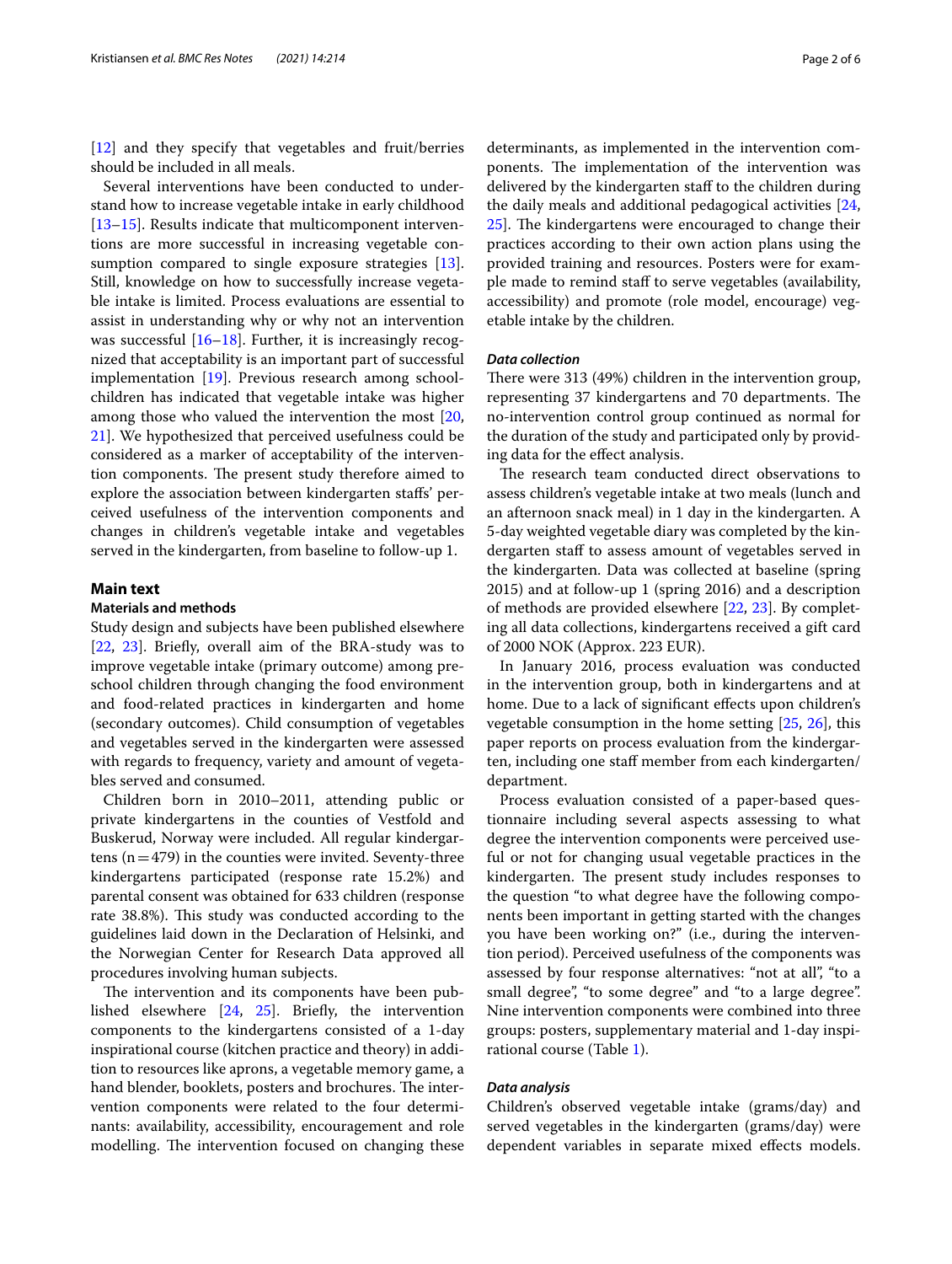<span id="page-2-0"></span>**Table 1** Kindergarten staff's perceived usefulness of the given intervention materials in the BRA-study (n=48)

|                                                                                                      | Not at all | To a small degree | To some degree | To a large degree |
|------------------------------------------------------------------------------------------------------|------------|-------------------|----------------|-------------------|
| Posters                                                                                              |            |                   |                |                   |
| A large poster (70 $\times$ 100 cm) with photos of vegetables                                        | 1(2%)      | 7 (15%)           | 17 (35%)       | 23 (48%)          |
| Two small posters (A4) on amounts of vegetables                                                      | 2(4%)      | 10 (21%)          | 20 (42%)       | 16 (33%)          |
| Four small posters (A4) with ideas of "what to do" for each of<br>the four determinants <sup>a</sup> | 4(8%)      | 13 (27%)          | 19 (40%)       | 12 (25%)          |
| Supplementary material                                                                               |            |                   |                |                   |
| Four child-aprons                                                                                    | 5(10%)     | 11 (23%)          | 13 (27%)       | 19 (40%)          |
| One fruit and vegetable memory game                                                                  | 2(4%)      | 12 (25%)          | 18 (38%)       | 16 (33%)          |
| One hand blender                                                                                     | $5(10\%)$  | 11 (23%)          | 16 (33%)       | 16 (33%)          |
| 1-day inspirational course                                                                           |            |                   |                |                   |
| Practical training in the kitchen                                                                    | 2(4%)      | 7(15%)            | 24 (50%)       | 15 (31%)          |
| A theoretical session                                                                                | 4(8%)      | 8 (17%)           | 25 (52%)       | 11 (23%)          |
| Make action plans                                                                                    | 4(8%)      | 8 (17%)           | 27 (56%)       | 9 (19%)           |

Kindergarten departments

<sup>a</sup> Availability, accessibility, role model and encouragement

For children's observed vegetable intake, kindergarten, department and participant were used as random efects, while for vegetables served in the kindergarten, kindergarten and department were used as random efects. Time (baseline and follow-up 1) and perceived usefulness were used as fixed effects. The reference category for perceived usefulness was "not at all/to a small degree". To avoid small subgroups, response alternatives "not at all" and "to a small degree" were merged into one category in analysis. We defned the efect of a component, as the diference in change of vegetable intake from baseline to follow-up 1 between the response alternative "to some degree"/"to a large degree" and the reference category. These effects were estimated by the interaction terms between the intervention components and time (Table [2](#page-3-0)). The perceived usefulness factor thus measured the effect of being in one of the two other categories relative to being in the reference category. A potential diference in efects of the perceived usefulness categories between the two time points may be attributed to the intervention. It was of interest to assess if the intervention provided the same change in efect of "to some degree" and "to a large degree" levels. This was accommodated by an interaction efect between time and perceived usefulness. Test for signifcance was done by likelihood ratio tests. Corresponding models were considered for each of the two outcomes and each of the three groups of intervention components. Models including children's vegetable intake were adjusted for covariates: maternal education, child gender and child year of birth. Participants were included in analyses if they had data on baseline and/ or follow-up 1 and if they had data on all covariates. All analyses were conducted using Stata Statistical Software:

Release 15. College Station, TX: StataCorp LLC. P values less than 0.05 were considered statistically signifcant.

# **Results**

Of the 48 departments (69%) that completed the process evaluation, 34 departments (49%) had complete data on process evaluation and the 5-day weighted vegetable diary at baseline and/or at follow-up 1. Of the 217 children that had been observed at baseline and/or at followup 1, 161 children (74%) had data on all covariates and the process evaluation.

Analyses indicated a tendency that in kindergartens where posters were considered useful by the staff, an increase in children's vegetable intake  $(P=0.062)$  was observed (Table [2\)](#page-3-0). Kindergartens who perceived posters useful "to a large degree" showed an additional increase in children's vegetable intake of 38 g/day (95% CI 4.6, 70.7) compared to those who perceived posters as "not at all/to a small degree" useful.

Interestingly, in kindergartens where staff reported that supplementary material were perceived as "to some degree" useful, a signifcantly smaller increase in children's vegetable intake was observed compared to those who reported perceived usefulness to be "not at all/to a small degree". A mean diference in children's vegetable intake of 39 g/day between groups was estimated (95% CI  $-65.5, -12.1$ ) (P=0.020) (Table [2\)](#page-3-0).

No signifcant efects were found for the perceived usefulness of the 1-day inspirational course upon children's vegetable intake (Table [2\)](#page-3-0). Furthermore, no signifcant efects on amount of vegetables served in the kindergarten setting were found for posters, supplementary material or for the 1-day inspirational course (Table [2\)](#page-3-0).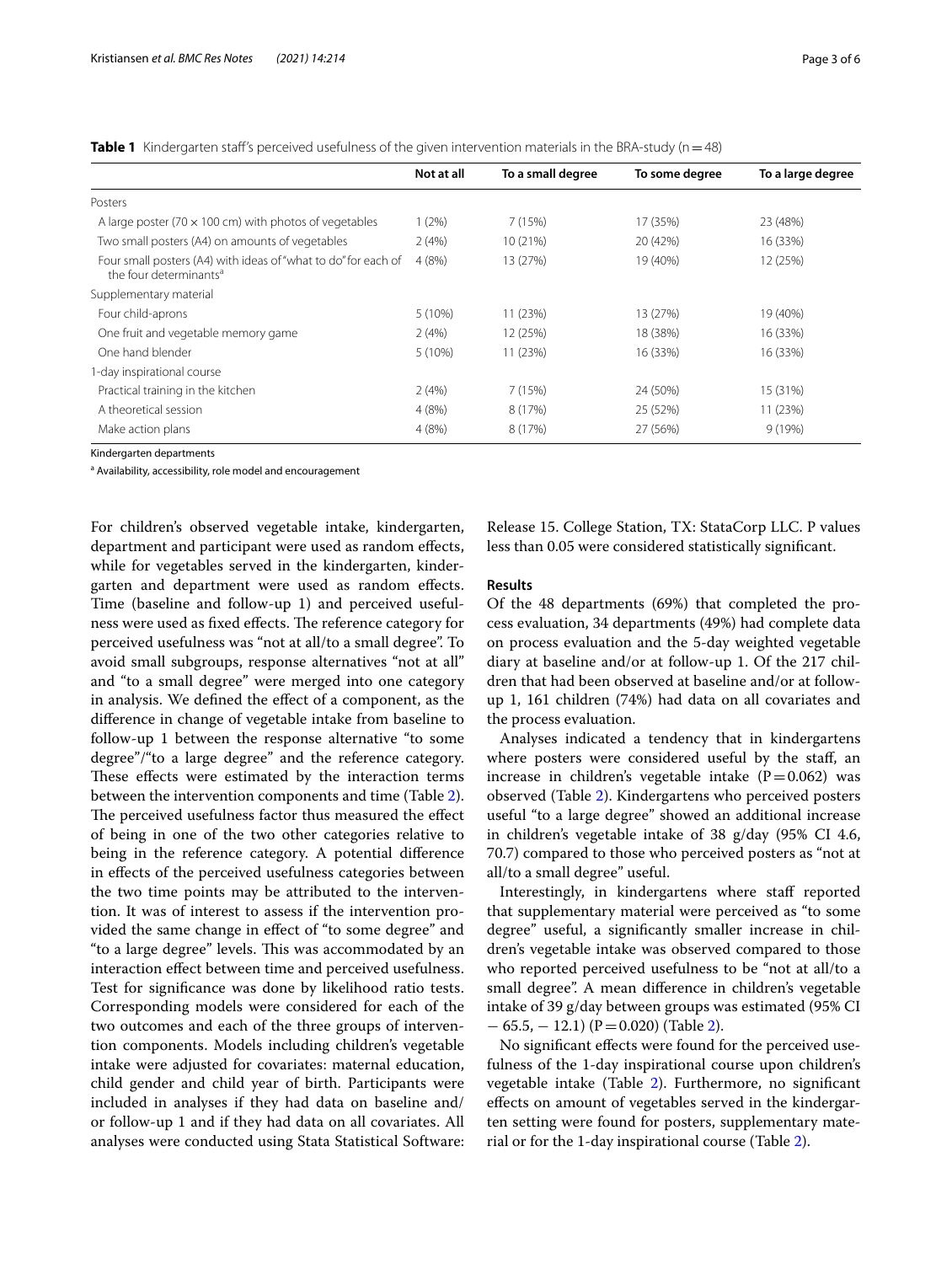| Page 4 of 6 |  |  |
|-------------|--|--|
|             |  |  |

|                                                                | <b>Baseline mean (SD)</b> | Follow-up 1 mean<br>(SD) | Effect size (CI 95%) <sup>a</sup> | Likelihood<br>ratio test P |
|----------------------------------------------------------------|---------------------------|--------------------------|-----------------------------------|----------------------------|
| Children's vegetable intake ( $n = 161$ ) <sup>b</sup>         |                           |                          |                                   |                            |
| Posters                                                        |                           |                          |                                   |                            |
| Not at all/to a small degree                                   | 43.6(16.5)                | 69.5 (16.9)              |                                   | 0.062                      |
| To some degree                                                 | 47.2(12.7)                | 85.3 (12.9)              | $12.2$ (-17.8, 42.2)              |                            |
| To a large degree                                              | 35.8 (15.5)               | 99.4 (15.4)              | 37.7 (4.6, 70.7)                  |                            |
| Supplementary material                                         |                           |                          |                                   |                            |
| Not at all/to a small degree                                   | 33.0 (14.8)               | 97.3 (15.0)              |                                   | 0.020                      |
| To some degree                                                 | 48.6 (13.3)               | 74.1 (13.4)              | $-38.8$ ( $-65.5$ , $-12.1$ )     |                            |
| To a large degree                                              | 43.7(15.1)                | 86.8 (15.2)              | $-21.2$ ( $-51.1, 8.7$ )          |                            |
| 1-day inspirational course                                     |                           |                          |                                   |                            |
| Not at all/to a small degree                                   | 37.6(16.3)                | 87.7 (16.2)              |                                   | 0.746                      |
| To some degree                                                 | 49.8 (12.8)               | 99.9 (17.3)              | $-11.2$ (-39.8, 17.4)             |                            |
| To a large degree                                              | 33.9 (15.5)               | 84.1 (19.4)              | $-6.7$ ( $-39.4$ , 26.0)          |                            |
| Vegetable served in the kindergarten ( $n = 34$ ) <sup>c</sup> |                           |                          |                                   |                            |
| Posters                                                        |                           |                          |                                   |                            |
| Not at all/to a small degree                                   | 54.1 (8.6)                | 56.5(9.3)                |                                   | 0.243                      |
| To some degree                                                 | 50.5(5.5)                 | 62.8(6.3)                | $10.0 (-16.1, 36.1)$              |                            |
| To a large degree                                              | 42.0(7.6)                 | 69.4(8.6)                | $24.9$ (-4.4, 54.2)               |                            |
| Supplementary material                                         |                           |                          |                                   |                            |
| Not at all/to a small degree                                   | 45.8(6.9)                 | 57.2 (6.9)               |                                   | 0.856                      |
| To some degree                                                 | 54.3(6.6)                 | 69.8 (8.0)               | $4.2$ (-21.0, 29.3)               |                            |
| To a large degree                                              | 45.6(7.2)                 | 64.3(8.6)                | $7.3 (-18.7, 33.4)$               |                            |
| 1-day inspirational course                                     |                           |                          |                                   |                            |
| Not at all/to a small degree                                   | 49.6 (8.0)                | 49.4 (8.5)               |                                   | 0.257                      |
| To some degree                                                 | 46.2(6.0)                 | 65.7(6.8)                | $19.6 (- 5.1, 44.3)$              |                            |
| To a large degree                                              | 52.0(6.8)                 | 71.6(7.9)                | $19.9 (-6.3, 46.0)$               |                            |

<span id="page-3-0"></span>**Table 2** Estimated mean vegetable intake (gram) by component and time in the BRA-study

The "Efect Size" measures the diference in change from baseline to follow-up, between the given group and the reference group "not at all/to a small degree" extracted from the models as the interactions between intervention component and time

<sup>a</sup> Interaction between intervention component and time

<sup>b</sup> Adjusted for time, maternal education, child gender and child year of birth

<sup>c</sup> Adjusted for time

To assess mean response in the intervention components across time, marginal means were estimated. There seemed to be a trend towards larger increase in children's vegetable intake with increasing degree of perceived usefulness of posters ["to some degree"  $(P=0.03)$  and "to a large degree"  $(P < 0.001)$ ] (Fig. [1A](#page-4-0)).

For supplementary material, children's vegetable intake increased by 64 g/day among those who reported perceived usefulness to be "not at all/to a small degree"  $(P<0.001)$  while the increase was 43 g/day for those who reported perceived usefulness to be "to a large degree"  $(P=0.002)$  (Fig. [1](#page-4-0)B).

For 1-day inspirational course upon children's vegetable intake, a signifcant increase of 46–50 g/day were seen in all groups ["not at all/to a small degree"  $(P=0.001)$ , "to some degree"  $(P=0.018)$  and "to a large degree" (P<0.001)] (Fig. [1](#page-4-0)C).

A signifcant increase in vegetables served were seen for those who reported perceived usefulness of posters to be "to a large degree" ( $P=0.024$ ) (Additional file [1](#page-4-1): Figure S1A). No signifcant increases were observed for supplementary material and 1-day inspirational course (Additional fle [1](#page-4-1): Figure S1B, C).

#### **Discussion**

Findings suggest that there was a trend towards larger increase in children's vegetable intake with increasing degree of perceived usefulness of posters. However, this may also be due to synergies between intervention components. This is in line with previously reported associations for child vegetable intake and appreciation for an intervention [[20,](#page-5-11) [21](#page-5-12)].

When kindergartens were visited at follow-up 1, the impression was that many of the intervention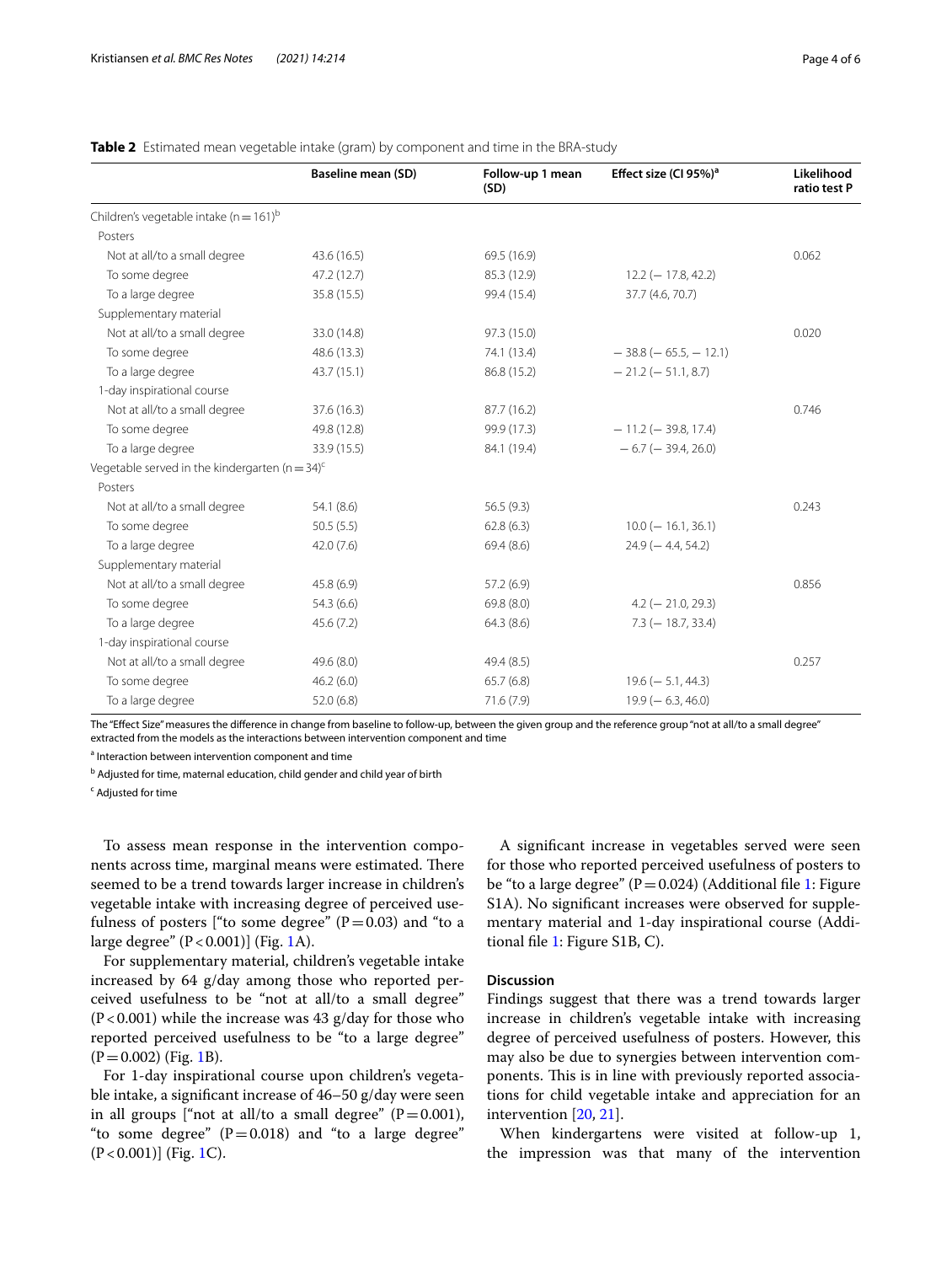

<span id="page-4-0"></span>kindergartens had displayed the posters. Hence, posters might have had a prompting efect [\[27](#page-5-18)] and been a reinforcement of the key messages on amount to be served and how to encourage children to taste and eat vegetables. As an illustration, the two posters on amount of vegetables might have been especially important in creating shifts in children's vegetable intake as they displayed suggestions for children's vegetable portion sizes. Studies among adults have reported confusion over portion sizes for fruits and vegetables  $[28, 29]$  $[28, 29]$  $[28, 29]$  $[28, 29]$ . This might also be the case here, as the adult recommended intake of fruits and vegetables is 500 g/day [\[30](#page-5-21)] in Norway, while there is no precise recommendations for amount for young children.

It is difficult to explain why those who reported the lowest degree of perceived usefulness of supplementary material showed a signifcantly larger increase in children's vegetable intake compared to those who perceived such components useful "to some degree". The hand blender and the aprons should encourage staf to involve children in mealtime tasks. However, 55% of Norwegian kindergartens report to include children in those tasks [[11\]](#page-5-4) and thus they might not be perceived the most useful of the components included.

## **Limitations**

## **Strengths and limitations**

As evidence of how to increase vegetable intake in early childhood is scare, this study sought to increase knowledge within this feld. One limitation was that process evaluations were completed in January 2016, while the follow-up assessments of vegetables were assessed between April–June 2016. Hence, there was a variation in length of implementation period. For vegetables served in the kindergarten, only half of the eligible sample had complete data and it is not known to

what extent this sample was representative of the participating kindergartens. Moreover, diferent persons may have flled in the 5-day weighted vegetable diary at baseline and at follow-up 1, leading to impaired consistency between measures of vegetables served in the kindergarten [[26\]](#page-5-17).

#### **Abbreviation**

The BRA-study: An acronym for the Norwegian words "Barnehage" (kinder‑ garten), "gRønnsaker" (vegetables) and "fAmilie" (family). The Norwegian word "BRA" means "good".

### **Supplementary Information**

The online version contains supplementary material available at [https://doi.](https://doi.org/10.1186/s13104-021-05629-1) [org/10.1186/s13104-021-05629-1](https://doi.org/10.1186/s13104-021-05629-1).

<span id="page-4-1"></span>**Additional fle 1: Figure S1.** Estimated marginal means of the BRA-study, showing vegetables served in the kindergarten departments ( $n=34$ ) at baseline and follow-up 1, in relation to what degree the intervention components (posters, supplementary material and 1-day inspirational course) were perceived useful by the kindergarten staff. (Black box) Baseline data, (Orange dotted box) Follow-up 1 data.

#### **Acknowledgements**

The authors are grateful to all children, their parents, and the kindergarten staff who participated in the BRA-study.

#### **Authors' contributions**

ALK wrote the draft of the manuscript and AHS conducted the statistical analyses. ALK, MB, NL, and LFA participated in designing the BRA-study. ALK, MB, AHS, NL, and LFA participated in project planning and ALK and AHS participated in data collections. RH assisted and provided advice of statistical analysis. All authors have critically revised the manuscript. All authors read and approved the fnal manuscript.

#### **Funding**

The Research Council of Norway (Project Number 228452) with supplementary funds from the Throne Holst Nutrition Research Foundation, University of Oslo, supported this work. The funders had no role in study design, data collection and analysis, decision to publish, or preparation of the manuscript.

#### **Availability of data and materials**

Data used and analyzed during the current study will be available from the corresponding author upon request, provided compliance with current legislation for application for data access in Norway.